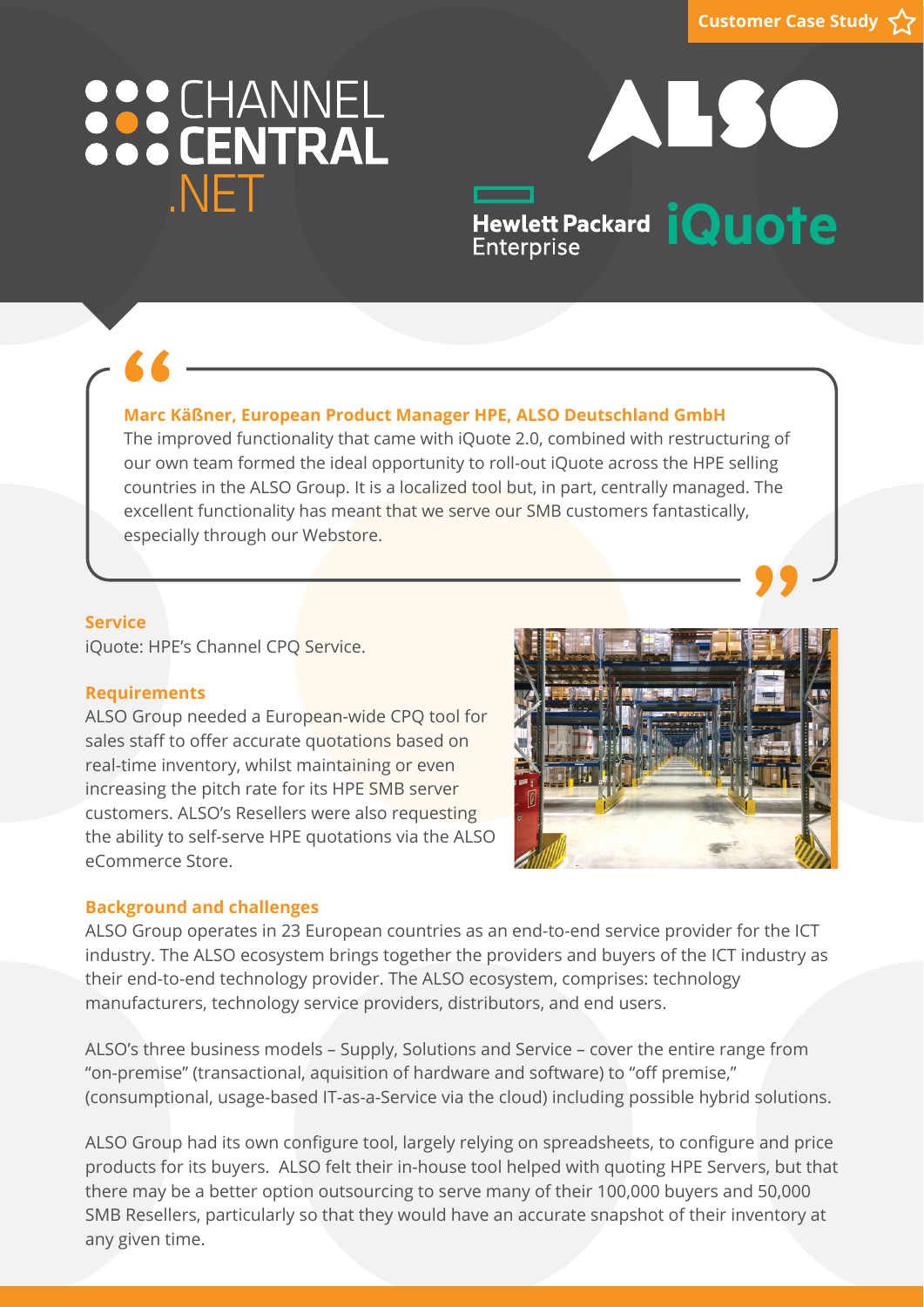There were some reservations for ALSO in taking an iQuote subscription, many other Distributors were already using iQuote, so ALSO felt that there was little opportunity to differentiate itself. However, the overhead of maintaining the inhouse spreadsheet system was preventing pre-sales and product management resources from being proactive and interacting with customers/sales. **The utilization of the spreadsheet was good, but it offered no centralized reporting, stock availability or individual customer prices.**

ALSO needed a facility to be up and running both quickly, and across most of its European countries, with minimal disruption to its front-line staff.

## **Solution**

Having a close relationship with HPE, ALSO became aware of iQuote, the Configure Price Quote (CPQ) tool for quoting the HPE SMB BTO Portfolio of Servers, Storage and Networking. Although ALSO Germany was hosting iQuote very early on, it was the functionality improving with the launch of iQuote 2.0 that led to ALSO realising the opportunites, and, in collaboration with HPE, became very active with it.

This improved functionality includes integration in iQuote for promotional Bundles, the ability to integrate into ALSO's Webstore showing online stock availability and integrated order process through the Webstore basket displaying individual customer prices.

## Hewlett Packard **iQuote Enterprise**

By consolidating the iQuote CPQ application and the local inventory, ALSO's staff and customers are able to optimize quotes based on available inventory and actual sell/buy price leveraging local promotions and bundles.

## **Implementation and Benefits**

The implementation and onboarding were complete quickly as channelcentral uses industry standard APIs to onboard iQuote Hosts. Despite some prior concerns, Staff have found iQuote straightforward to use and fully supported by HPE and channelcentral with Training Videos and User Guides, should a user require assistance with using the tool.

There is no doubt iQuote has increased productivity and created a more efficient workflow at ALSO. ALSO's buyers can self-serve for simpler configurations, sales staff have more time to work on more complex and higher value deals. iQuote intelligently provides compatible recommendations for products and services leading to higher pitch rates, particularly for selfserve quotes in some instances at ALSO.

Very rapidly ALSO saw the benefit of correctly configured quotations with a significant drop in costly sales/customer errors and resultant product returns.

In addition, ALSO has utilized the marketing opportunity within iQuote to place banners on browsing and configuring pages, raising awareness and directing users for specific promotional campaigns.